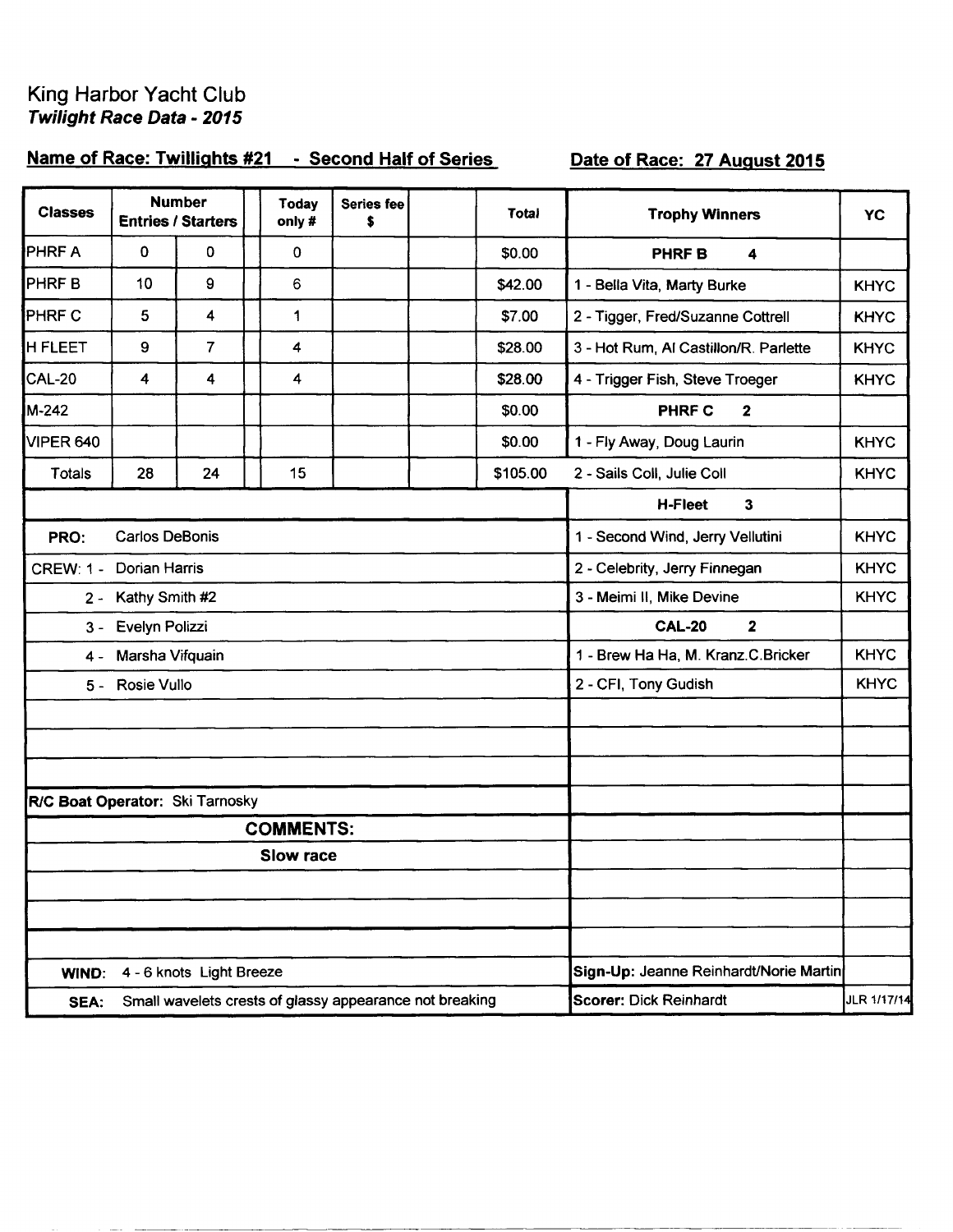

|               | Div            |          |                                    |                                |               | Finish      | Corrected   |                  |              |
|---------------|----------------|----------|------------------------------------|--------------------------------|---------------|-------------|-------------|------------------|--------------|
|               | <b>Rank</b>    | Sail No. | <b>Boat</b>                        |                                | <b>Rating</b> | <b>Time</b> | <b>Time</b> | <b>Boat Type</b> | Club         |
|               |                |          |                                    |                                |               |             |             |                  |              |
|               |                |          |                                    |                                |               |             |             |                  |              |
| <b>PHRE-B</b> |                |          | Time on Time / Start Time 18:15:00 |                                |               |             |             |                  |              |
|               |                | 56136    | Bella Vita [*]                     | Marty Burke                    | 75            | 18:51:26    | 00:37:53    | Ben 36.7         | <b>KHYC</b>  |
|               | $\overline{2}$ | 42757    | Tigger $(*)$                       | Fred & Suzanne Cottrell        | 84            | 18:52:26    | 00:38:23    | J 33             | <b>KHYC</b>  |
|               | 3              | 57990    | Hot Rum                            | Al Castillon/ Richard Parlett  | 117           | 18:54:42    | 00:38:41    | CF 33            | RBYC/CB      |
|               | 4              | 7026     | <b>Trigger Fish</b>                | Steve Troeger                  | 57            | 18:51:08    | 00:38:42    | Beneteau 40.7    | <b>KHYC</b>  |
|               | 5              | 87309    | Priorities (*)                     | Bob Cole                       | 99            | 18:53:43    | 00:38:47    | Olson 30         | <b>KHYC</b>  |
|               | 6              | 46192    | H <sub>2</sub> Blue                | Ross Moore                     | 108           | 18:56:06    | 00:40:36    | J 92             | <b>KHYC</b>  |
|               | 7              | 54       | <b>USA54</b>                       | Charlie Bielecki               | 96            | 18:55:53    | 00:41:08    | Melges 24        | <b>KHYC</b>  |
|               | 8              | 97788    | <b>Dragon Dance</b>                | David Lin                      | 72            | 18:54:47    | 00:41:34    | Schock 35        | <b>SBYRC</b> |
|               | 9              | 87027    | Flying Dutchman (*                 | Jason Herring/ R.Van Kreuninge | 90            | 18:56:30    | 00:42:09    | Hobie 33         | <b>KHYC</b>  |
| <b>DNS</b>    | 11             | 72       | Despicable                         | Joel Sprague                   | $-59$         |             |             | J 92 S           | <b>RBYC</b>  |
| PHRF-C        |                |          | Time on Time / Start Time 18:20:00 |                                |               |             |             |                  |              |
|               |                | 97228    | Fly Away (DL)                      | Doug Laurin                    | 150           | 19:01:26    | 00:38:28    | Martin 242       | <b>KHYC</b>  |
|               | $\overline{2}$ | 207      | Sails Coll (*)                     | Julie Coll                     | 150           | 19:01:46    | 00:38:47    | Martin 242       | <b>KHYC</b>  |
|               | 3              | 97321    | Bad Wolf $(*)$                     | Len Abbeduto                   | 150           | 19:02:05    | 00:39:05    | Martin 242       | khyc         |
|               | $\overline{4}$ | 97850    | No Way !! $(*)$                    | Don Souther                    | 138           | 19:01:34    | 00:39:16    | $B-25$           | <b>KHYC</b>  |
| <b>DNS</b>    | 6              | 900      | Pau Hana <sup>[*]</sup>            | Dorian Harris                  | 150           |             |             | Martin 242       | <b>KHYC</b>  |
| <b>Cal 20</b> |                |          | One Design                         |                                |               |             |             |                  |              |
|               |                | 15       | Brew Ha Ha                         | Mark Kranz Charles Bricker     |               |             |             | Cal 20           | <b>KHYC</b>  |